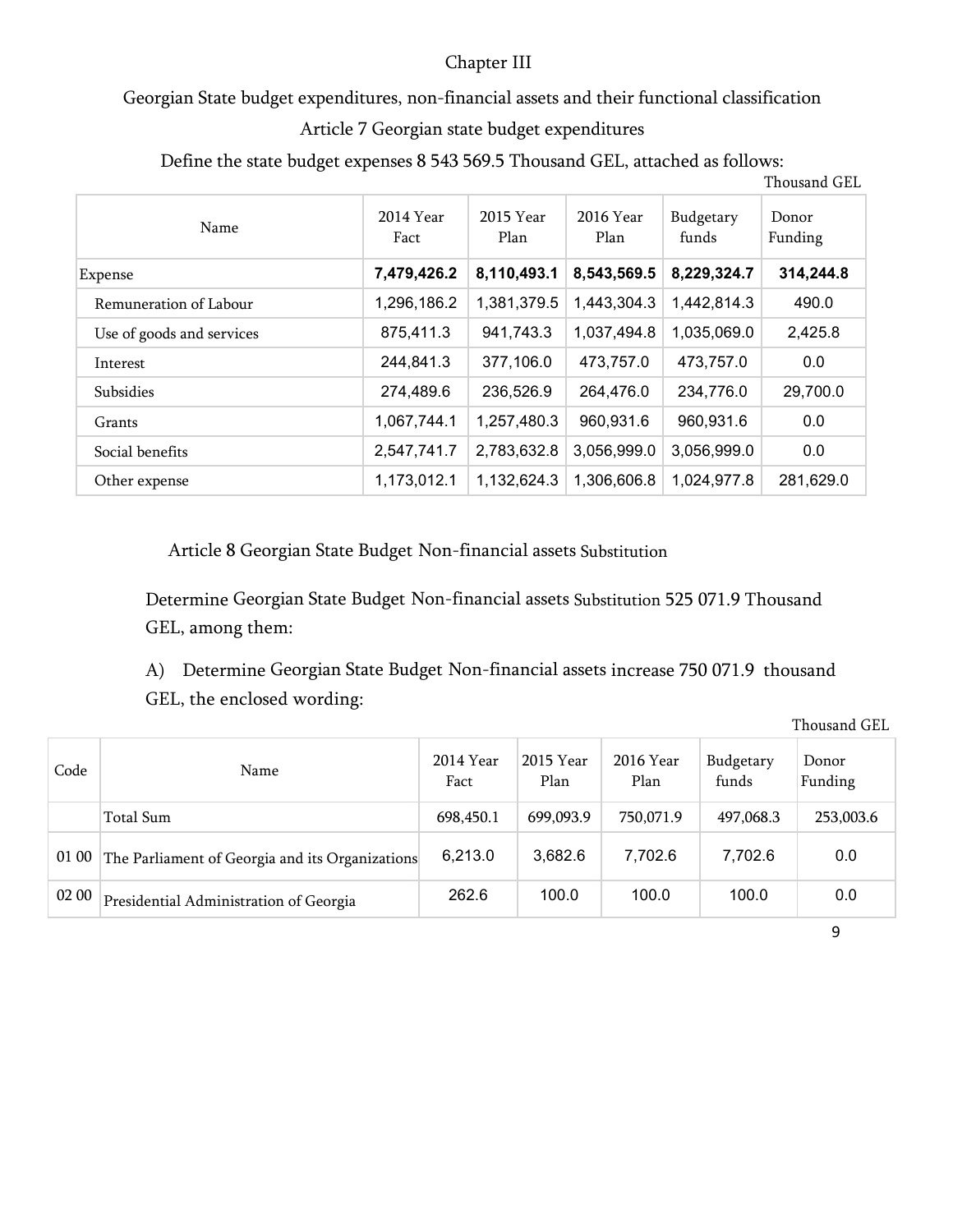| Code  | Name                                                                                                                                                                                                                           | 2014 Year<br>Fact | 2015 Year<br>Plan | 2016 Year<br>Plan | Budgetary<br>funds | Donor<br>Funding |
|-------|--------------------------------------------------------------------------------------------------------------------------------------------------------------------------------------------------------------------------------|-------------------|-------------------|-------------------|--------------------|------------------|
| 03 00 | National Security Council of Georgia                                                                                                                                                                                           | 66.5              | 40.0              | 45.0              | 45.0               | 0.0              |
| 04 00 | Administration of the Government of Georgia                                                                                                                                                                                    | 5,301.0           | 5,120.0           | 1,880.0           | 1,880.0            | 0.0              |
|       | 05 00 Sate Audit Service                                                                                                                                                                                                       | 443.7             | 500.0             | 300.0             | 300.0              | 0.0              |
|       | 06 00 Central Election Commission of Georgia                                                                                                                                                                                   | 1,461.6           | 122.0             | 976.7             | 976.7              | 0.0              |
|       | 07 00 Constitutional Court of Georgia                                                                                                                                                                                          | 96.0              | 100.0             | 100.0             | 100.0              | 0.0              |
|       | 08 00 Supreme Court of Georgia                                                                                                                                                                                                 | 280.3             | 235.0             | 169.0             | 169.0              | 0.0              |
| 09 00 | Courts of General Jurisdiction                                                                                                                                                                                                 | 2,778.2           | 504.0             | 1,795.0           | 1,795.0            | 0.0              |
| 10 00 | Georgian High Council of Justice                                                                                                                                                                                               | 96.1              | 121.0             | 121.0             | 121.0              | 0.0              |
| 11 00 | Administration of the State Representative -<br>Governor in Abasha, Zugdidi, Martvili, Mestia,<br>Senaki, Ambrolauri, Zugdidi municipalities and<br>Poti and Zugdidi City Municipalities                                       | 63.6              | 28.0              | 5.0               | 5.0                | 0.0              |
| 12 00 | Administation of the State Representative -<br>Governor in Lanchkhuti, Ozurgeti,<br>Chokhatauri municipalities and in Ozurgeti<br>City Municipality                                                                            | 85.1              | 30.0              | 30.0              | 30.0               | 0.0              |
| 13 00 | Administration of the State Representative -<br>Governor in Baghdadi, Vani, Zestafoni, Terjola,<br>Samtredia, Sachkhere, Tkibuli, Tskaltubo,<br>Chiatura, Kharagauli, Khoni Municipalities and<br>in Kutaisi city municipality | 27.8              | 10.0              | 10.0              | 10.0               | 0.0              |
| 14 00 | Administration of State Representative -<br>Governor in Akhmeta, Gurjaani, Dedoplistskaro,<br>Telavi, Lagodekhi, Sagarejo, Sighnaghi, Kvareli<br>municipalities and in Telavi city municipality                                | 14.0              | 0.0               | 5.0               | 5.0                | 0.0              |
| 15 00 | Administration of the State Representative -<br>Governor in Dusheti, Tianeti, Mtskheta, Kazbegi<br>municipalities and in Mtskheta City<br>Municipality                                                                         | 27.6              | 3.0               | 3.0               | 3.0                | 0.0              |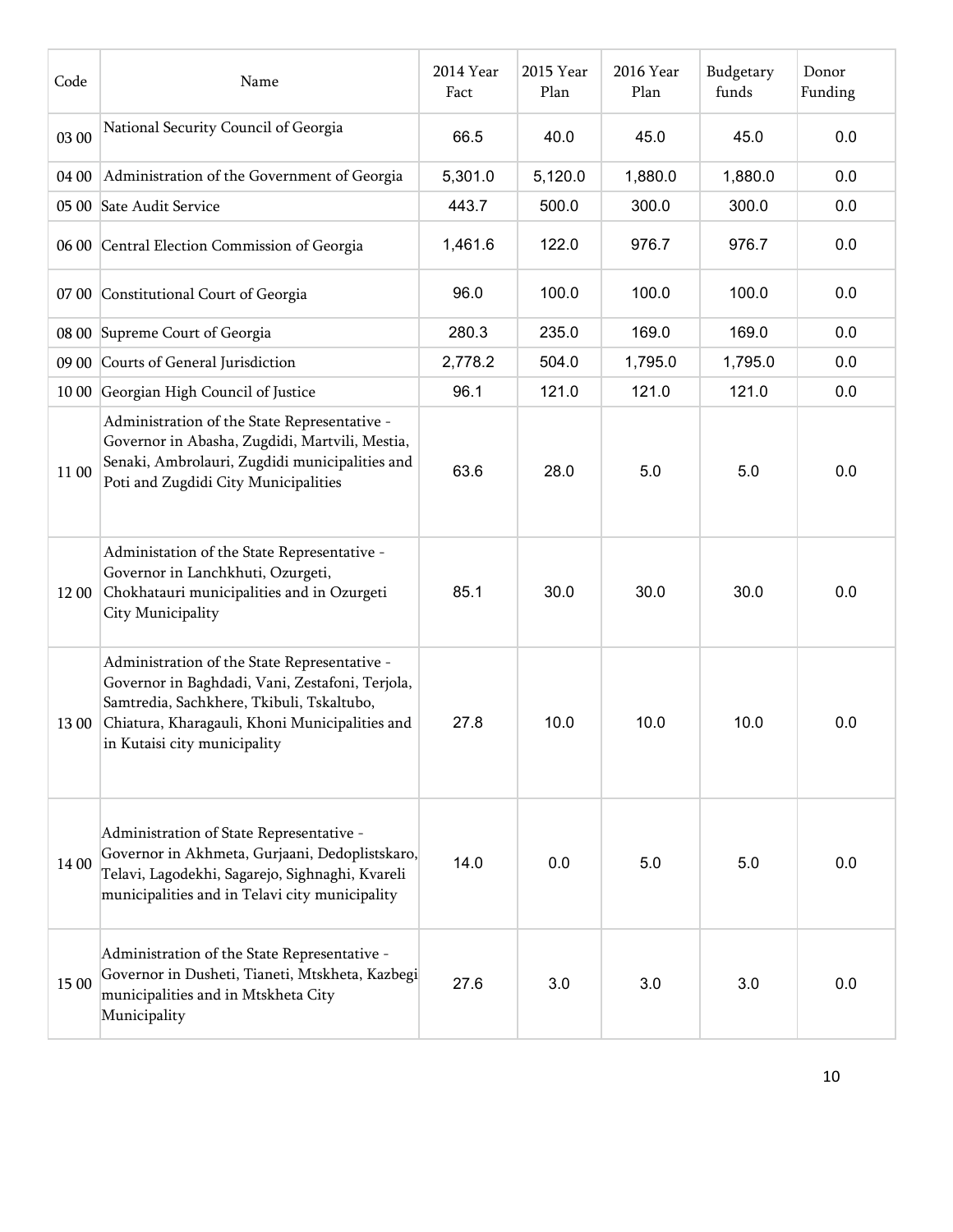| Code  | Name                                                                                                                                                                                          | 2014 Year<br>Fact | 2015 Year<br>Plan | 2016 Year<br>Plan | Budgetary<br>funds | Donor<br>Funding |
|-------|-----------------------------------------------------------------------------------------------------------------------------------------------------------------------------------------------|-------------------|-------------------|-------------------|--------------------|------------------|
| 1600  | Administration of the State Representative -<br>Governor in Ambrolauri, Lentekhi, Oni, Tsageri<br>municipalities and in Ambrolauri city<br>Municipality                                       | 21.0              | 10.0              | 8.0               | 8.0                | 0.0              |
|       | Administration of the State Representative -<br>Governor in Adigeni, Aspindza, Akhaltsikhe,<br>17 00 Akhalkalaki, Borjomi, Ninotsminda<br>municipalities and Akhalkalaki City<br>Municipality | 51.1              | 12.0              | 3.0               | 3.0                | 0.0              |
| 18 00 | Administration of the State Representative -<br>Governor in Bolnisi, Gardabani, Dmanisi,<br>Tetritskaro, Marneuli, Tsalka municipalities and<br>in Rustavi City Municipality                  | 7.2               | 37.0              | 24.0              | 24.0               | 0.0              |
|       | Administration of the State Representative -<br>19 00 Governor in Gori, Kaspi, Kareli, Khashuri<br>Municipalities and in Gori City Municipality                                               | 12.6              | 5.0               | 10.0              | 10.0               | 0.0              |
| 20 00 | Office of the State Minister of Georgia on<br>European and Euro-Atlantic Integration                                                                                                          | 106.0             | 20.0              | 25.0              | 25.0               | 0.0              |
| 21 00 | Office of the State Minister of Georgia for<br>Diaspora Issues                                                                                                                                | 75.6              | 20.0              | 20.0              | 20.0               | 0.0              |
|       | 22 00 Office of the State Minister of Georgia for<br>Reconciliation and Civic Equality                                                                                                        | 20.6              | 20.0              | 31.0              | 31.0               | 0.0              |
| 23 00 | Ministry of Finance of Georgia                                                                                                                                                                | 8,830.8           | 4,068.0           | 5,956.0           | 5,956.0            | 0.0              |
| 24 00 | Ministry of Economy and Sustainable<br>Development of Georgia                                                                                                                                 | 8,327.0           | 4,288.1           | 6,428.0           | 6,428.0            | 0.0              |
| 25 00 | Ministry of Regional Development and<br>Infrastructure of Georgia                                                                                                                             | 440,006.2         | 427,900.0         | 466,810.0         | 218,815.0          | 247,995.0        |
| 26 00 | Ministry of Justice of Georgia                                                                                                                                                                | 8,901.3           | 9,242.0           | 7,762.6           | 7,710.0            | 52.6             |
|       | 27 00 Ministry of Corrections of Georgia                                                                                                                                                      | 25,529.8          | 23,364.0          | 16,951.0          | 16,951.0           | 0.0              |
|       | 28 00 Ministry of Foreign Affairs of Georgia                                                                                                                                                  | 143.9             | 973.0             | 952.0             | 952.0              | 0.0              |
|       | 29 00 Ministry of Defence of Georgia                                                                                                                                                          | 36,402.5          | 32,930.0          | 27,526.0          | 27,526.0           | 0.0              |
|       | 30 00 Ministry of Internal Affairs of Georgia                                                                                                                                                 | 30,415.6          | 10,660.0          | 7,000.0           | 7,000.0            | 0.0              |
|       |                                                                                                                                                                                               |                   |                   |                   |                    | 11               |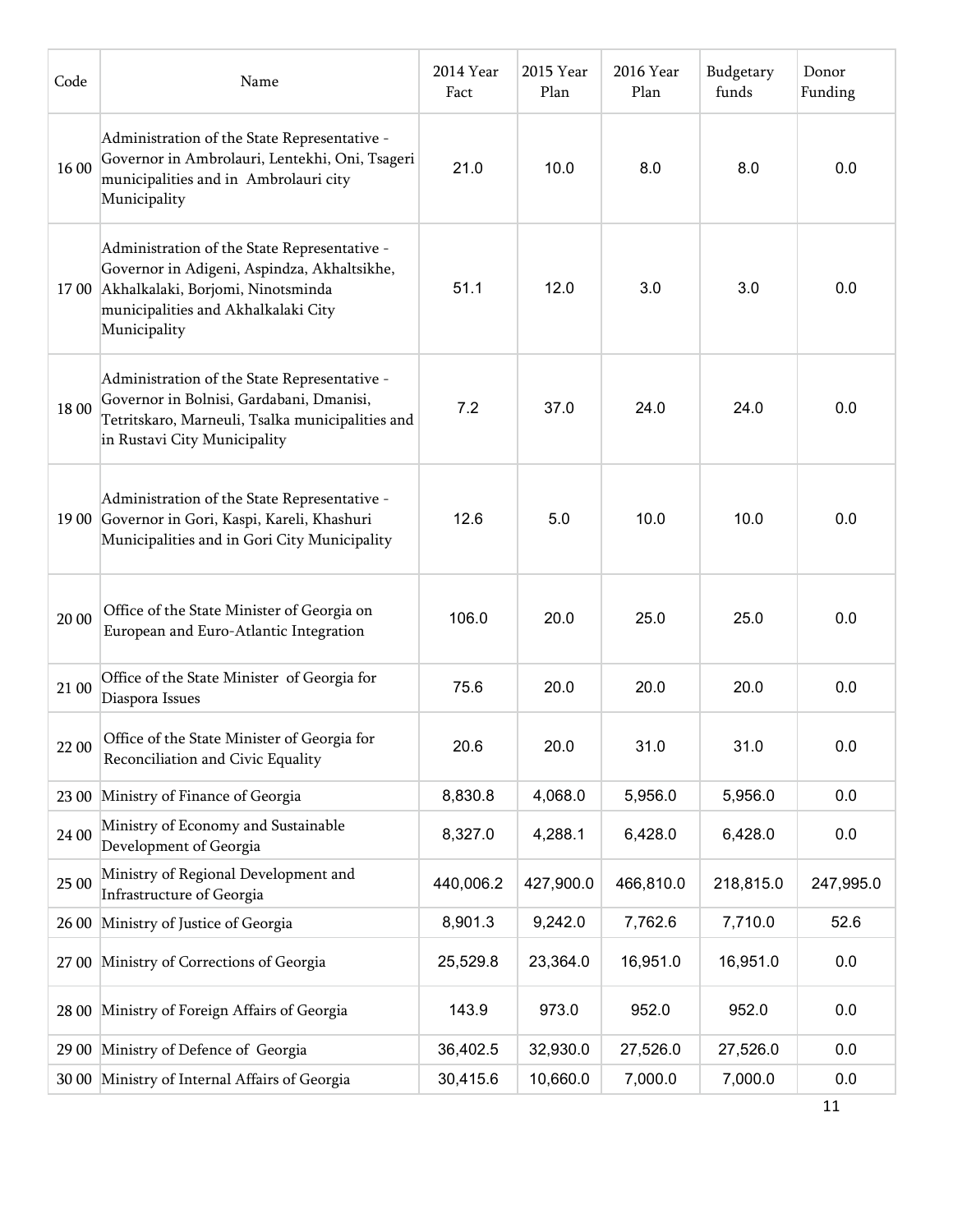| Code  | Name                                                                                                                                                | 2014 Year<br>Fact | 2015 Year<br>Plan | 2016 Year<br>Plan | Budgetary<br>funds | Donor<br>Funding |
|-------|-----------------------------------------------------------------------------------------------------------------------------------------------------|-------------------|-------------------|-------------------|--------------------|------------------|
| 31 00 | Georgian Intelligence Service                                                                                                                       | 1,898.8           | 1,562.0           | 0.0               | 0.0                | 0.0              |
| 32 00 | The Ministry of Education and Science of<br>Georgia                                                                                                 | 48,554.6          | 55,020.0          | 65,497.0          | 65,217.0           | 280.0            |
| 33 00 | The Ministry of Culture and Monument<br>Protection of Georgia                                                                                       | 2,937.8           | 2,381.0           | 6,121.0           | 6,121.0            | 0.0              |
| 34 00 | Ministry of Internally Displaced Persons from<br>the Occupied Territories, Accommodation and<br>Refugees of Georgia                                 | 20,054.3          | 45,868.0          | 52,569.0          | 52,569.0           | 0.0              |
| 35 00 | Ministry of Labour, Health and Social Affairs of<br>Georgia                                                                                         | 23,534.8          | 32,265.0          | 27,838.0          | 27,838.0           | 0.0              |
| 36 00 | Ministry of Energy of Georgia                                                                                                                       | 2,661.4           | 70.0              | 70.0              | 70.0               | 0.0              |
|       | 37 00 Ministry of Agriculture of Georgia                                                                                                            | 8,356.3           | 15,370.0          | 13,775.0          | 13,759.0           | 16.0             |
| 38 00 | Ministry of Environment and Natural Resources<br>Protection of Georgia                                                                              | 5,890.9           | 5,986.0           | 8,697.0           | 4,037.0            | 4,660.0          |
| 39 00 | Ministry of Sport and Youth Affairs of Georgia                                                                                                      | 455.8             | 619.0             | 746.0             | 746.0              | 0.0              |
|       | 40 00 Special State Protection Service of Georgia                                                                                                   | 1,805.1           | 4,034.0           | 4,400.0           | 4,400.0            | 0.0              |
|       | 41 00 Georgian Public Defender's Office                                                                                                             | 148.6             | 106.0             | 290.0             | 290.0              | 0.0              |
|       | 42 00 LEPL - Public Broadcaster                                                                                                                     | 1,207.0           | 4,486.0           | 8,997.0           | 8,997.0            | 0.0              |
|       | 43 00 LEPL - Competition Agency                                                                                                                     | 122.9             | 126.0             | 91.0              | 91.0               | 0.0              |
| 44 00 | Provisional Administration of South Ossetia on<br>the territory of former South Ossetian<br>Autonomous District -Administration of South<br>Ossetia | 0.0               | 165.0             | 115.0             | 115.0              | 0.0              |
| 45 00 | The Patriarchate of Georgia                                                                                                                         | 3,695.7           | 3,012.0           | 3,009.0           | 3,009.0            | 0.0              |
|       | 47 00 LEPL - The National Statistics Office - Geostat                                                                                               | 489.0             | 20.0              | 25.0              | 25.0               | 0.0              |
|       | 48 00 LEPL - State Insurance Supervision Service                                                                                                    | 14.9              | 15.0              | 10.0              | 10.0               | 0.0              |
|       | 49 00 LEPL - Georgian National Investment Agency                                                                                                    | 30.2              | 25.0              | 25.0              | 25.0               | 0.0              |
|       | 50 00 LEPL - Civil Service Bureau                                                                                                                   | 20.0              | 37.2              | 155.0             | 155.0              | 0.0              |
|       | 51 00 Office of the Personal Data Protection Inspector                                                                                              | 25.5              | 253.0             | 314.0             | 314.0              | 0.0              |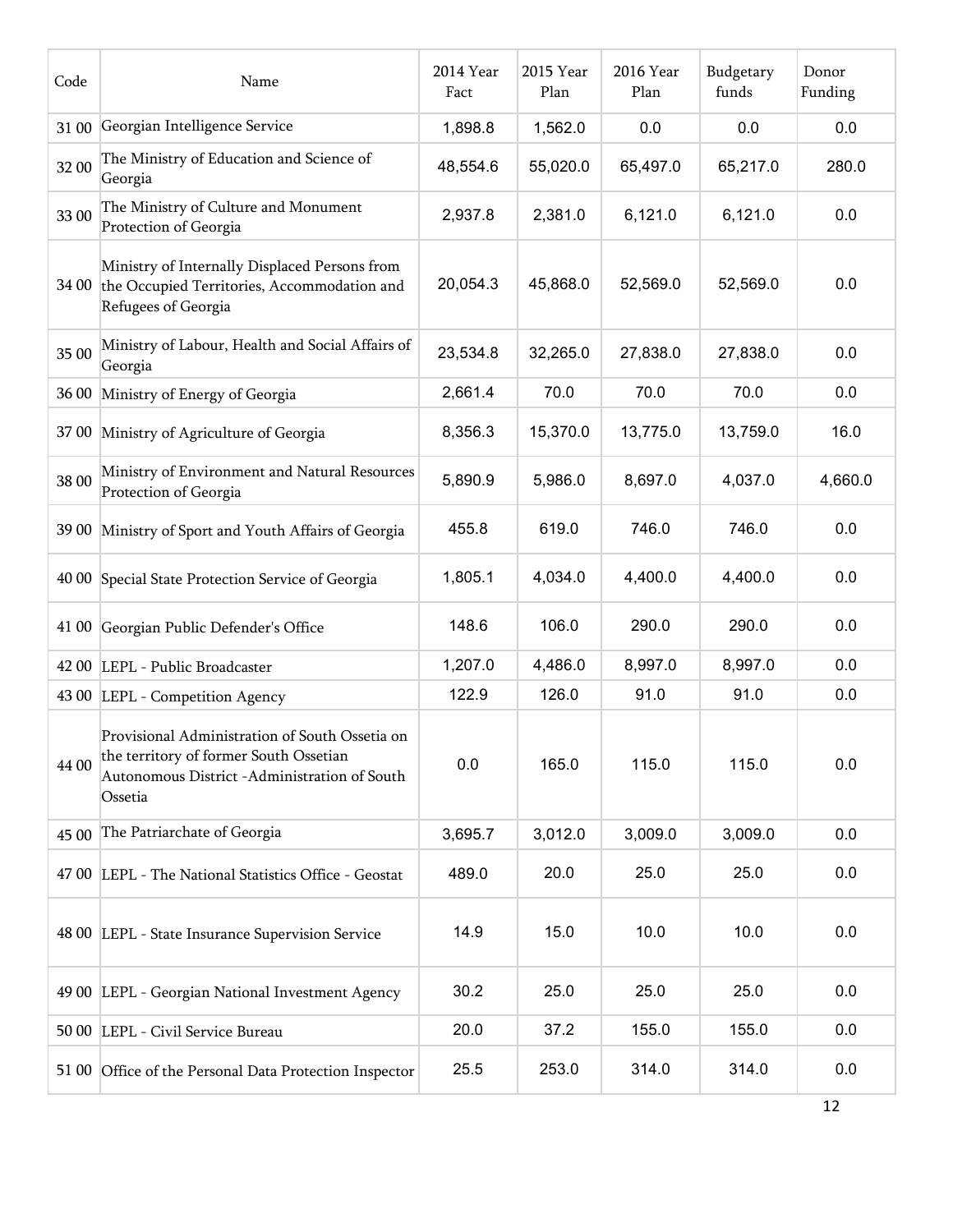| Code  | Name                                                     | 2014 Year<br>Fact | 2015 Year<br>Plan | 2016 Year<br>Plan | Budgetary<br>funds | Donor<br>Funding |
|-------|----------------------------------------------------------|-------------------|-------------------|-------------------|--------------------|------------------|
| 52 00 | Georgian Chamber of Commerce                             | 252.5             | 0.0               | 10.0              | 10.0               | 0.0              |
| 53 00 | LEPL - Legal Aid Service                                 | 90.0              | 143.0             | 151.0             | 151.0              | 0.0              |
|       | 54 00 LEPL State Office of Veterans Affairs              | 53.3              | 2,393.0           | 1,416.0           | 1,416.0            | 0.0              |
|       | 55 00 LEPL - State Agency for Religious Affairs          | 82.4              | 20.0              | 15.0              | 15.0               | 0.0              |
| 56 00 | LEPL - Georgian Financial Monitoring Service             | 0.0               | 330.0             | 330.0             | 330.0              | 0.0              |
|       | 57 00 NELP - Solidarity Fund                             | 0.0               | 0.0               | 2.0               | 2.0                | 0.0              |
| 5900  | Georgian State Security and Crisis Management<br>Council | 0.0               | 603.0             | 1,350.0           | 1,350.0            | 0.0              |
| 60 00 | Office of the State Security Service                     | 0.0               | 40.0              | 1,305.0           | 1,305.0            | 0.0              |

B) Determine Georgian State Budget Non-financial assets Decrease 525 071.9 Thousand GEL, among them:

|                                  |                   |                   | Thousand GEL      |
|----------------------------------|-------------------|-------------------|-------------------|
| Name                             | 2014 Year<br>Fact | 2015 Year<br>Plan | 2016 Year<br>Plan |
| Non-financial assets Decrease    | 80,627.2          | 280,000.0         | 225,000.0         |
| The main assets                  | 60,702.0          | 126,800.0         | 73,000.0          |
| Material stocks                  | 129.1             | 0.0               | 0.0               |
| Non-derivative assets            | 19,796.1          | 153,200.0         | 152,000.0         |
| Land                             | 2,430.1           | 2,000.0           | 2,000.0           |
| Other natural assets             | 17,366.0          | 151,200.0         | 150,000.0         |
| Radio frequency spectrum license | 17,366.0          | 151,200.0         | 150,000.0         |

Article 9 Georgian state budget Expense and non-financial Functional classification of assets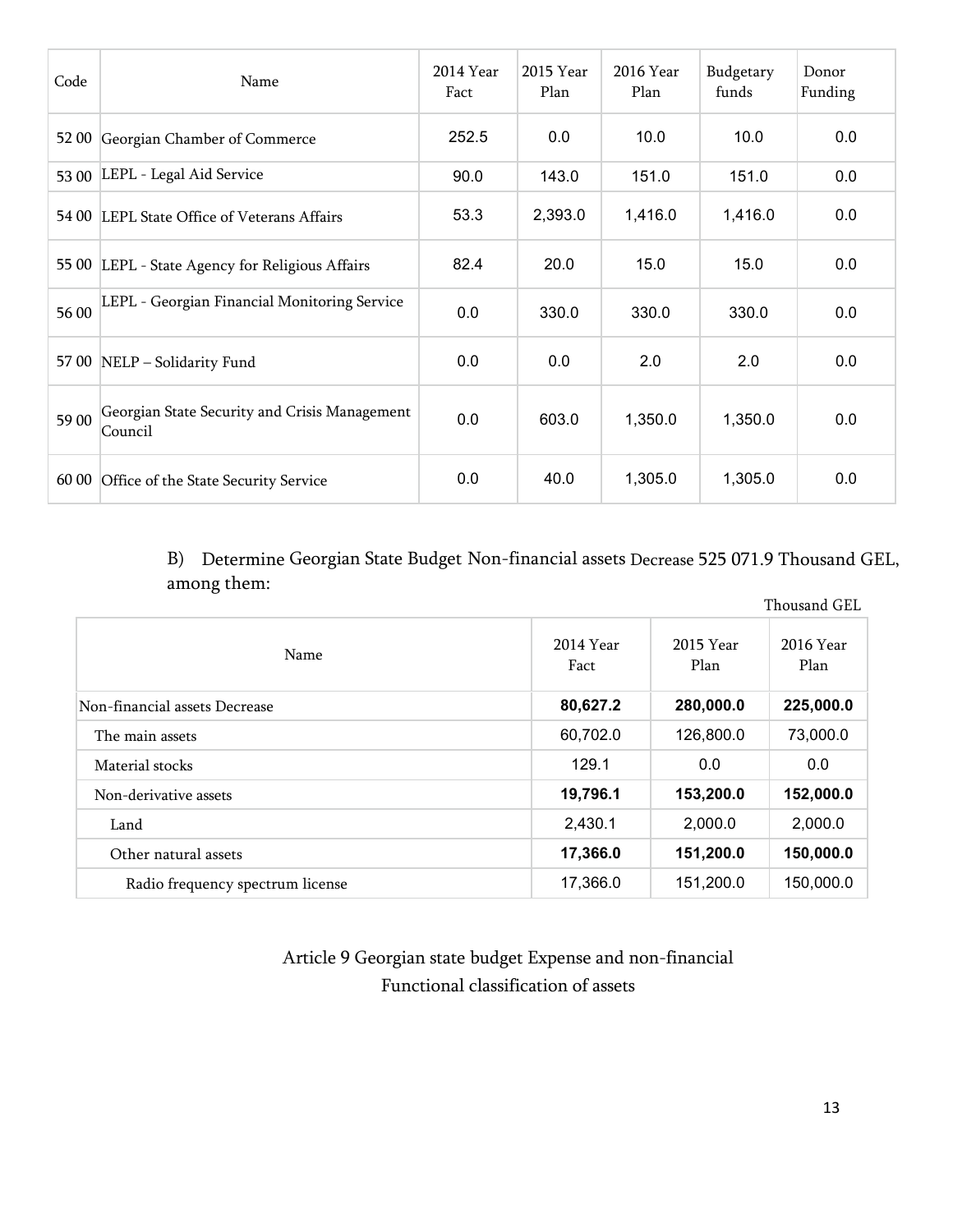## Determine Georgian State Budget Expense and Non-financial assets increase with enclosed Functional aspect wording:

|         | Name                                                                                                | 2014 Year   | 2015 Year   | 2016 Year Plan |                                 |                               |
|---------|-----------------------------------------------------------------------------------------------------|-------------|-------------|----------------|---------------------------------|-------------------------------|
| Code    |                                                                                                     | Fact        | Plan        | Total          | Including<br>Budgetary<br>funds | Including<br>donor<br>funding |
| 7       | Total                                                                                               | 8,177,876.3 | 8,809,587.0 | 9,293,641.4    | 8,726,393.0                     | 567,248.4                     |
| 7.1     | <b>Common Destination State Services</b>                                                            | 1,745,892.2 | 2,095,357.4 | 1,911,311.4    | 1,911,311.4                     | 0.0                           |
| 7.1.1   | Executive and legislative body activities,<br>financial and fiscal activities, foreign<br>relations | 347,624.8   | 412,302.4   | 410,164.9      | 410,164.9                       | 0.0                           |
| 7.1.1.1 | The provision of Executive and<br>representative body activities                                    | 225,298.8   | 195,483.4   | 193,967.7      | 193,967.7                       | 0.0                           |
| 7.1.1.2 | <b>Financial and fiscal activities</b>                                                              | 29,396.8    | 119,784.0   | 87,017.2       | 87,017.2                        | 0.0                           |
| 7.1.1.3 | Foreign relations                                                                                   | 92,929.2    | 97,035.0    | 129,180.0      | 129,180.0                       | 0.0                           |
| 7.1.3   | <b>Common Destination Services</b>                                                                  | 31,547.2    | 33,330.0    | 35,919.0       | 35,919.0                        | 0.0                           |
| 7.1.3.1 | <b>Common Staffing Services</b>                                                                     | 725.5       | 1,200.0     | 1,400.0        | 1,400.0                         | 0.0                           |
| 7.1.3.2 | Common Destination Planning and<br>statistical services                                             | 14,935.0    | 8,900.0     | 7,800.0        | 7,800.0                         | 0.0                           |
| 7.1.3.3 | Common Destination Other<br>Services                                                                | 15,886.7    | 23,230.0    | 26,719.0       | 26,719.0                        | 0.0                           |
| 7.1.6   | Debt-related operations                                                                             | 244,664.7   | 377,000.0   | 473,700.0      | 473,700.0                       | 0.0                           |
| 7.1.7   | Common Destination Cash flows<br>between the different levels of<br>government                      | 1,055,565.4 | 1,239,800.0 | 921,700.0      | 921,700.0                       | 0.0                           |
| 7.1.8   | Other non-classified activities General<br>Purpose Governmental services                            | 66,490.1    | 32,925.0    | 69,827.5       | 69,827.5                        | 0.0                           |
| 7.2     | Defense                                                                                             | 639,636.6   | 644,279.9   | 646,209.0      | 646,209.0                       | 0.0                           |
| 7.2.1   | the Armed Forces                                                                                    | 598,550.3   | 581,238.0   | 551,861.0      | 551,861.0                       | 0.0                           |
| 7.2.3   | Foreign military aid                                                                                | 2,476.4     | 29,066.0    | 59,126.0       | 59,126.0                        | 0.0                           |

Thousand GEL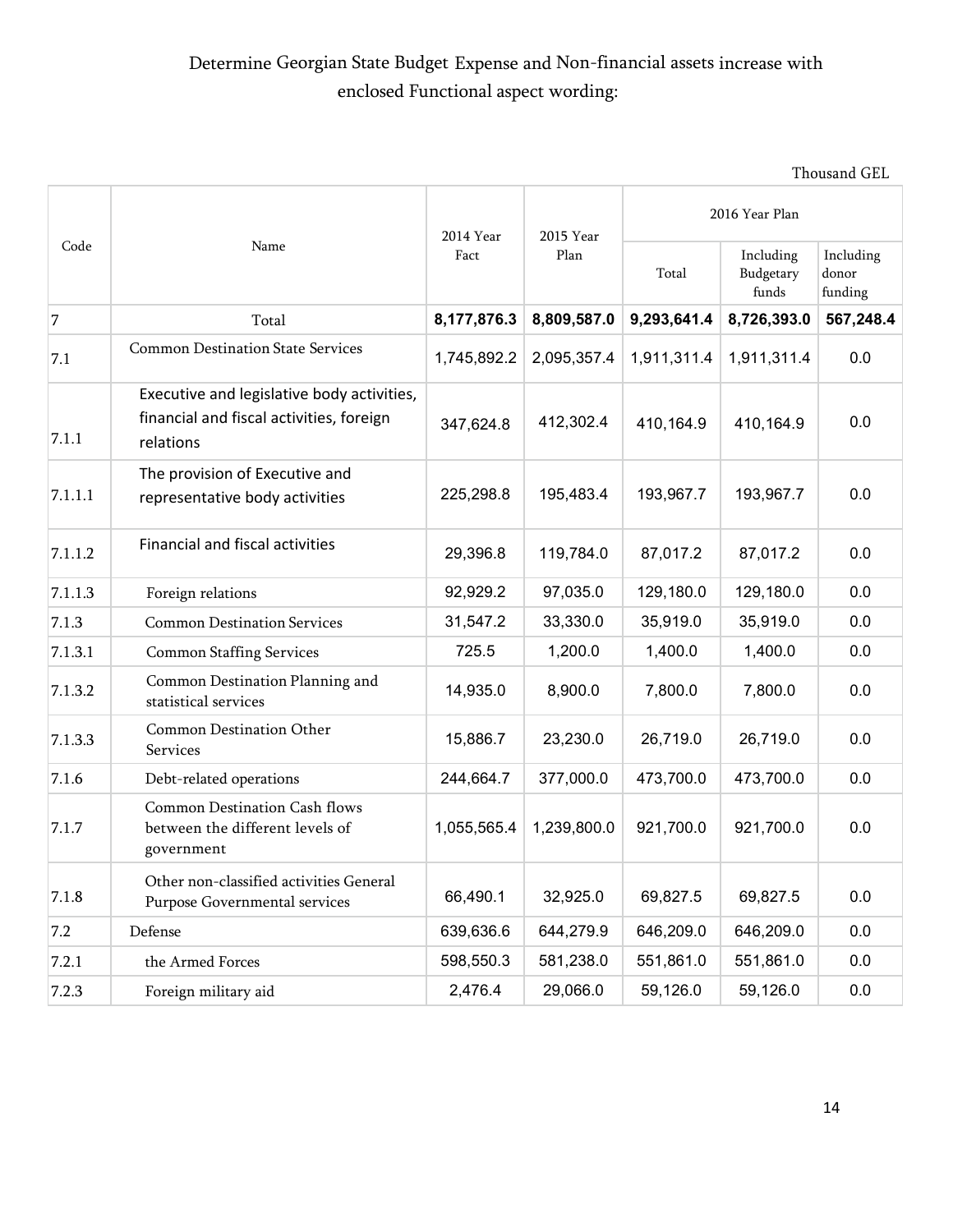| Code    | Name                                                                            | 2014 Year<br>Fact | 2015 Year<br>Plan |             | 2016 Year Plan |           |
|---------|---------------------------------------------------------------------------------|-------------------|-------------------|-------------|----------------|-----------|
| 7.2.4   | Applied Research in the field of defense                                        | 37,851.2          | 32,331.9          | 33,455.0    | 33,455.0       | 0.0       |
| 7.2.5   | Other non-classified activities in<br>the field of defense                      | 758.7             | 1,644.0           | 1,767.0     | 1,767.0        | 0.0       |
| 7.3     | Public Order and Safety                                                         | 905,816.8         | 932,217.0         | 1,021,568.0 | 1,021,568.0    | 0.0       |
| 7.3.1   | Police Department and State Security                                            | 643,062.1         | 607,422.0         | 568,643.0   | 568,643.0      | 0.0       |
| 7.3.2   | Fire and rescue services                                                        | 0.0               | 20,000.0          | 63,000.0    | 63,000.0       | 0.0       |
| 7.3.3   | The courts and the prosecutor's office                                          | 101,372.9         | 107,092.0         | 112,050.0   | 112,050.0      | 0.0       |
| 7.3.4   | Penitentiary facilities                                                         | 128,776.2         | 127,121.0         | 139,394.0   | 139,394.0      | 0.0       |
| 7.3.6   | Other non-classified activities in<br>the field of public order and<br>security | 32,605.6          | 70,582.0          | 138,481.0   | 138,481.0      | 0.0       |
| 7.4     | Economic activity                                                               | 1,004,633.9       | 935,419.1         | 1,088,828.4 | 647,250.0      | 441,578.4 |
| 7.4.1   | General economic, commercial and<br>labor-related activities                    | 26,737.6          | 46,293.1          | 48,955.0    | 48,955.0       | 0.0       |
| 7.4.1.1 | General economic and<br>commercial activities                                   | 26,737.6          | 42,293.1          | 44,930.0    | 44,930.0       | 0.0       |
| 7.4.1.2 | Labor-related activities                                                        | 0.0               | 4,000.0           | 4,025.0     | 4,025.0        | 0.0       |
| 7.4.2   | Agriculture, forestry, fishing<br>and hunting                                   | 220,757.1         | 184,869.0         | 224,278.4   | 215,750.0      | 8,528.4   |
| 7.4.2.1 | Agriculture                                                                     | 220,757.1         | 184,869.0         | 224,278.4   | 215,750.0      | 8,528.4   |
| 7.4.3   | Fuel and Energy                                                                 | 84,518.6          | 12,400.0          | 20,400.0    | 7,000.0        | 13,400.0  |
| 7.4.3.2 | Oil and natural gas                                                             | 5,750.6           | 7,000.0           | 7,000.0     | 7,000.0        | 0.0       |
| 7.4.3.5 | Electrical energy                                                               | 77,269.5          | 5,200.0           | 13,400.0    | 0.0            | 13,400.0  |
| 7.4.3.6 | Non-electric energy                                                             | 1,498.5           | 200.0             | 0.0         | 0.0            | 0.0       |
| 7.4.4   | Work for mining and processing industry,<br>construction                        | 1,253.2           | 1,435.0           | 1,177.0     | 1,177.0        | 0.0       |
| 7.4.4.3 | Construction                                                                    | 1,253.2           | 1,435.0           | 1,177.0     | 1,177.0        | 0.0       |
| 7.4.5   | Transport                                                                       | 580,687.3         | 588,720.0         | 656,310.0   | 295,890.0      | 360,420.0 |
| 7.4.5.1 | Motor Transport and Roads                                                       | 580,456.6         | 582,830.0         | 626,230.0   | 285,810.0      | 340,420.0 |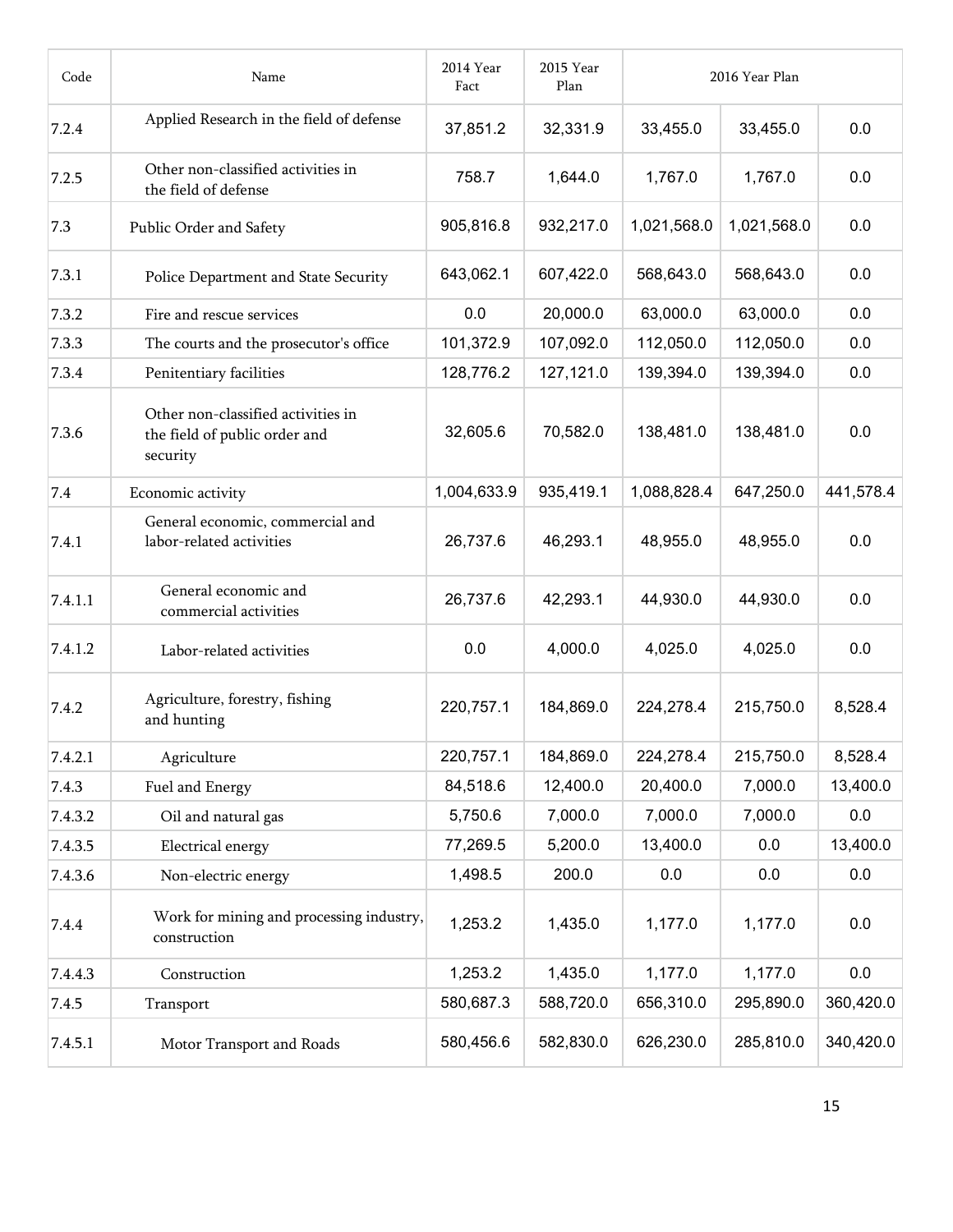| Code    | Name                                                               | 2014 Year<br>Fact | 2015 Year<br>Plan |           | 2016 Year Plan |          |
|---------|--------------------------------------------------------------------|-------------------|-------------------|-----------|----------------|----------|
| 7.4.5.3 | Railway Transport                                                  | 230.7             | 40.0              | 80.0      | 80.0           | 0.0      |
| 7.4.5.5 | Pipelines and other types of<br>vehicles                           | 0.0               | 5,850.0           | 30,000.0  | 10,000.0       | 20,000.0 |
| 7.4.7   | Other sectors of the economy                                       | 64,898.7          | 75,277.0          | 108,453.0 | 49,323.0       | 59,130.0 |
| 7.4.7.1 | Trade, reserves, storage and<br>warehousing                        | 297.5             | 344.0             | 361.0     | 361.0          | 0.0      |
| 7.4.7.3 | Tourism                                                            | 16,671.7          | 18,800.0          | 22,963.0  | 22,963.0       | 0.0      |
| 7.4.7.4 | Multipurpose Development Project                                   | 47,929.5          | 56,133.0          | 85,129.0  | 25,999.0       | 59,130.0 |
| 7.4.9   | Other non-classified activities in<br>the field of economy         | 25,781.4          | 26,425.0          | 29,255.0  | 29,155.0       | 100.0    |
| 7.5     | Environmental protection                                           | 37,547.3          | 42,970.0          | 47,400.0  | 40,900.0       | 6,500.0  |
| 7.5.1   | Waste collection, recycling and<br>destruction                     | 0.0               | 400.0             | 300.0     | 0.0            | 300.0    |
| 7.5.3   | The fight against environmental<br>pollution                       | 0.0               | 0.0               | 900.0     | 900.0          | 0.0      |
| 7.5.4   | Protection of biodiversity and<br>landscapes                       | 18,104.9          | 18,012.0          | 23,400.0  | 17,200.0       | 6,200.0  |
| 7.5.6   | Other non-classified activities in the<br>field of environment     | 19,442.4          | 24,558.0          | 22,800.0  | 22,800.0       | 0.0      |
| 7.6     | Housing and utility Agriculture                                    | 54,394.9          | 49,748.3          | 57,957.6  | 9,177.6        | 48,780.0 |
| 7.6.2   | Communal Agriculture<br>Development                                | 5,077.8           | 15,448.3          | 19,407.6  | 2,577.6        | 16,830.0 |
| 7.6.3   | Water supply                                                       | 48,871.2          | 32,550.0          | 30,200.0  | 5,050.0        | 25,150.0 |
| 7.6.6   | Other non-classified activities of<br>housing and communal economy | 445.9             | 1,750.0           | 8,350.0   | 1,550.0        | 6,800.0  |
| 7.7     | Health care                                                        | 652,847.2         | 822,513.0         | 862,563.0 | 862,563.0      | 0.0      |
| 7.7.1   | Medical Products, Devices and machines                             | 15,505.0          | 17,993.0          | 22,100.0  | 22,100.0       | 0.0      |
| 7.7.1.1 | Pharmaceutical products                                            | 15,505.0          | 17,993.0          | 22,100.0  | 22,100.0       | 0.0      |
| 7.7.2   | <b>Ambulatory Services</b>                                         | 370,431.7         | 604,026.0         | 610,961.0 | 610,961.0      | 0.0      |
| 7.7.2.1 | General profile Ambulatory services                                | 358,850.6         | 591,334.0         | 596,000.0 | 596,000.0      | 0.0      |
| 7.7.2.2 | Specialized Ambulatory services                                    | 11,581.0          | 12,692.0          | 14,961.0  | 14,961.0       | 0.0      |
| 7.7.3   | <b>Hospital Services</b>                                           | 115,572.0         | 106,581.0         | 138,233.0 | 138,233.0      | 0.0      |
| 7.7.3.2 | <b>Specialized Hospital Services</b>                               | 109,857.9         | 101,122.0         | 131,775.0 | 131,775.0      | 0.0      |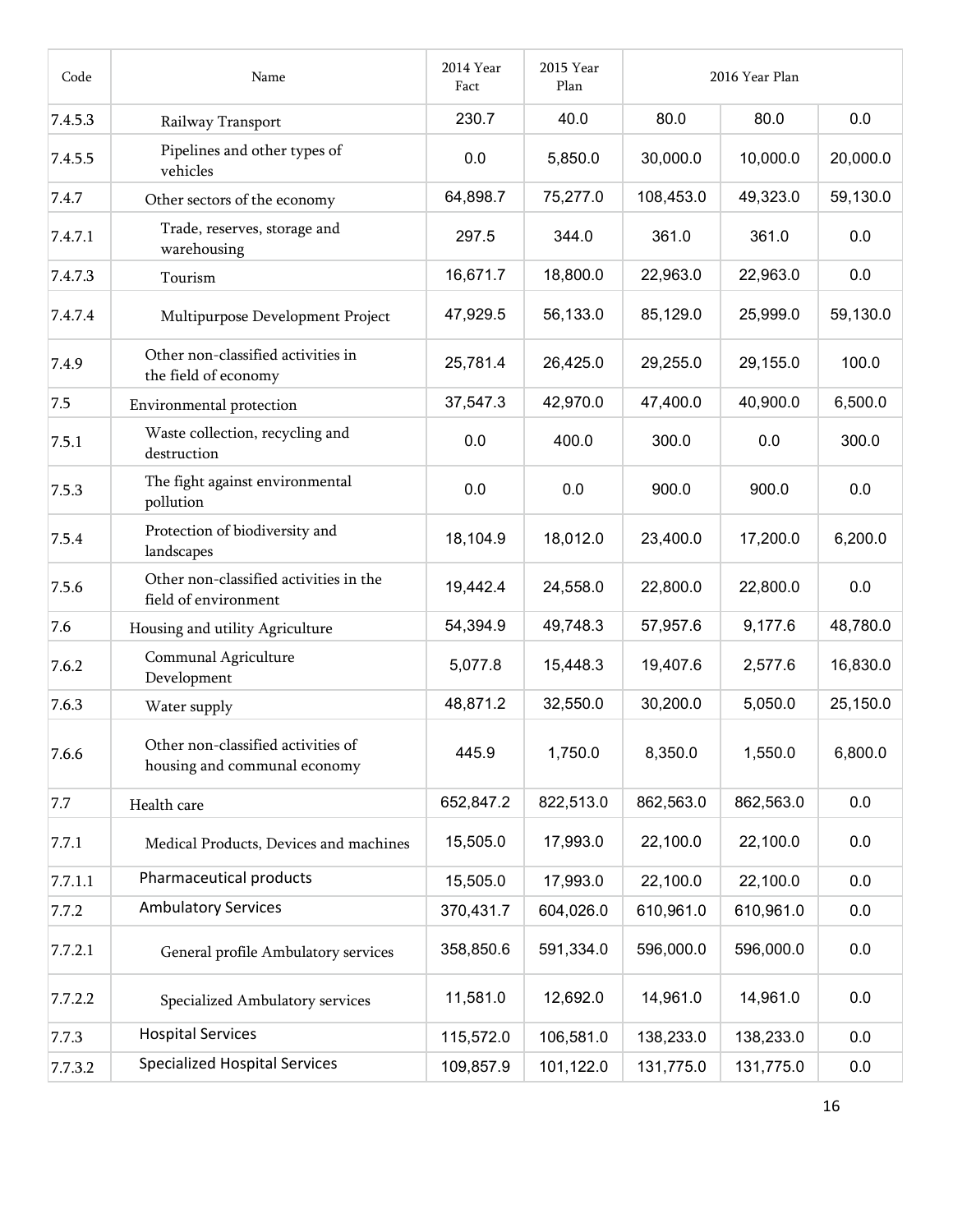| Code     | Name                                                                                  | 2014 Year<br>Fact | 2015 Year<br>Plan |             | 2016 Year Plan |          |
|----------|---------------------------------------------------------------------------------------|-------------------|-------------------|-------------|----------------|----------|
| 7.7.3.3  | Medical centers and maternity houses<br>services                                      | 5,714.0           | 5,459.0           | 6,458.0     | 6,458.0        | 0.0      |
| 7.7.4    | <b>Public Health Services</b>                                                         | 24,867.3          | 34,162.0          | 41,169.0    | 41,169.0       | 0.0      |
| 7.7.6    | Other non-classified activities in the<br>healthcare sector                           | 126,471.2         | 59,751.0          | 50,100.0    | 50,100.0       | 0.0      |
| 7.8      | Recreation, Culture and Religion                                                      | 176,215.5         | 185,981.1         | 197,268.0   | 197,268.0      | 0.0      |
| 7.8.1    | Recreation and sporting services                                                      | 50,082.0          | 59,682.1          | 67,379.0    | 67,379.0       | 0.0      |
| 7.8.2    | Services in the field of culture                                                      | 74,435.8          | 75,353.0          | 72,930.0    | 72,930.0       | 0.0      |
| 7.8.3    | Broadcasting and publishing activities                                                | 43,046.9          | 39,978.0          | 44,622.0    | 44,622.0       | 0.0      |
| 7.8.4    | Religious and other community activities                                              | 804.1             | 781.0             | 781.0       | 781.0          | 0.0      |
| 7.8.6    | Other non-classified activities of<br>recreation, culture and religion of the<br>area | 7,846.6           | 10,187.0          | 11,556.0    | 11,556.0       | 0.0      |
| 7.9      | Education                                                                             | 803,882.5         | 914,860.2         | 1,056,507.0 | 986,317.0      | 70,190.0 |
| 7.9.2    | <b>General Education</b>                                                              | 382,210.5         | 437,621.0         | 514,514.0   | 514,514.0      | 0.0      |
| 7.9.2.3  | General secondary education                                                           | 382,210.5         | 437,621.0         | 514,514.0   | 514,514.0      | 0.0      |
| 7.9.3    | <b>Professional Education</b>                                                         | 19,929.7          | 28,407.3          | 31,014.0    | 31,014.0       | 0.0      |
| 7.9.4    | high education                                                                        | 119,447.4         | 119,415.0         | 136,352.0   | 136,352.0      | 0.0      |
| 7.9.4.1  | <b>Higher Professional Education</b>                                                  | 445.0             | 445.0             | 445.0       | 445.0          | 0.0      |
| 7.9.4.2  | Higher education                                                                      | 119,002.4         | 118,970.0         | 135,907.0   | 135,907.0      | 0.0      |
| 7.9.5    | Post-graduate education                                                               | 0.0               | 1,000.0           | 1,000.0     | 1,000.0        | 0.0      |
| 7.9.6    | <b>Education Sector Support Services</b>                                              | 75,268.6          | 78,728.8          | 79,481.0    | 79,481.0       | 0.0      |
| 7.9.7    | Applied Research in the field of<br>education                                         | 31,305.7          | 34,229.4          | 62,518.0    | 62,518.0       | 0.0      |
| 7.9.8    | Other non-classified activities in the field<br>of education                          | 175,720.6         | 215,458.7         | 231,628.0   | 161,438.0      | 70,190.0 |
| 7.10     | <b>Social Security</b>                                                                | 2,157,009.4       | 2,186,241.0       | 2,404,029.0 | 2,403,829.0    | 200.0    |
| 7.10.1   | The sick in and the disabled Social<br>Security                                       | 5,339.2           | 4,635.0           | 4,094.0     | 4,094.0        | 0.0      |
| 7.10.1.1 | Sick in Social Security                                                               | 0.0               | $0.0\,$           | 144.0       | 144.0          | 0.0      |